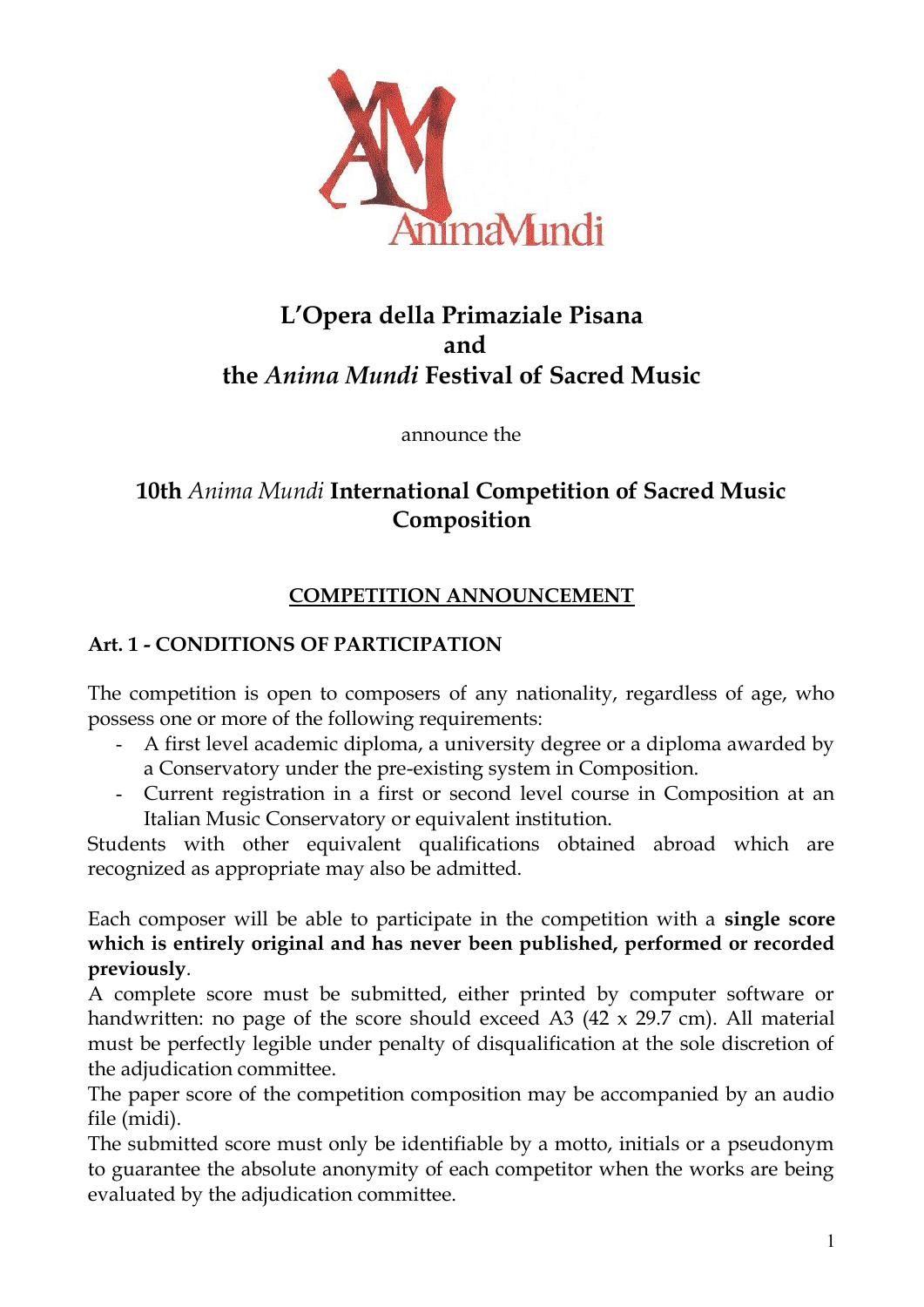# **Art. 2 - COMPOSITION THEME AND EXPECTED PERSONNEL**

The composition of the tenth edition of the Anima Mundi composition competition should be based on the text of the hymn *Ave Maris Stella* (the text is on page 5) involving the use of a mixed chorus in 4 voices (SATB) and accompanied by a organ.

In view of the future spread to the parish choral the composition must be proposed in conjunction with a second simplified version, preceded by a short introduction for solo organ, followed by a vocal monodic exposure and a simple subsequent development in two voices.

Each version should be between 8 and 10 minutes long.

The winning composition will be performed during the Anima Mundi 2017 Music festival.

The competitors, although given freedom of choice of as regards the appropriate style and language, should take into account the fact that the compositions will be judged both for their intrinsic artistic value and for their fitness for purpose in the sacred context for which they are primarily intended.

The score should not contain a name or a signature, only a motto, initials or a pseudonym, which does not in any way refer to the content of the composition. Similarly, only the motto should appear on any cd rom which is submitted.

The same motto should also be displayed on a sealed envelope containing the documents referred to in art. 3.

Any separate vocal and instrumental parts needed for the performance must be received at the administrative office within 10 days of the announcement of the winner by the Opera della Primaziale Pisana.

# **Art. 3 - HOW TO ENTER**

Six (6) copies of each score must be submitted to the competition's administrative office. Attached to score should be a sealed envelope marked with the motto, initials or pseudonym of the composer, containing:

- the **application form**, which is attached to this notice, duly completed;
- a **curriculum vitae;**
- in the case of **students**, a **letter of preentation from the composer or teacher.**

# **No registration fee is payable.**

All material must arrive at the competition's administrative office, by registered mail or courier, in a sealed envelope, **before and no later than April 20, 2017**. The compositions and the documentation received will not be returned, except in the case provided for by art. 6.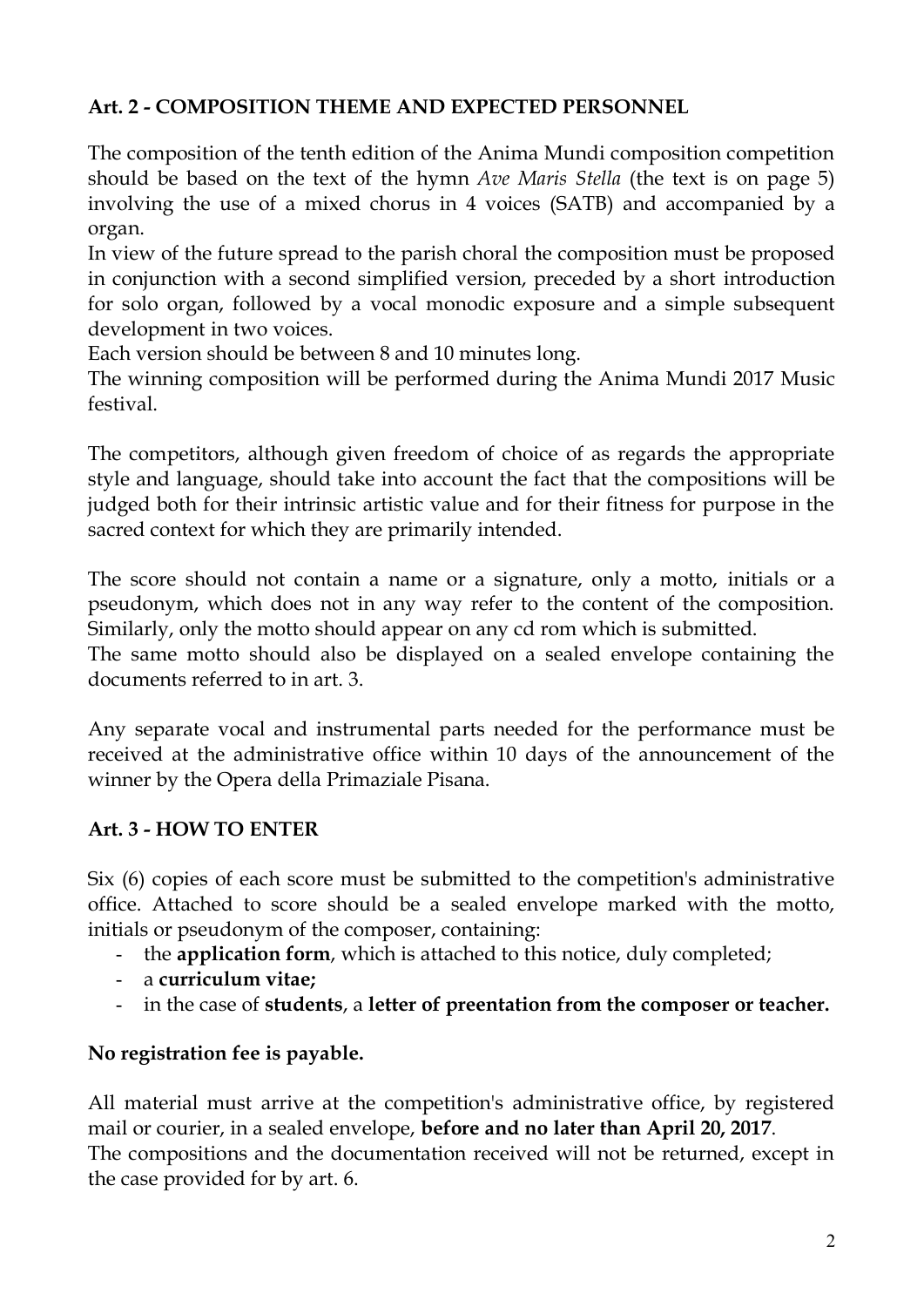### **Art. 4 - ADJUDICATION COMMITEE, DELIBERATIONS**

The adjudication committee, chosen by the artistic director, will be composed of well-known and respected musicians and composers.

For the year 2017, the committee will be composed of Sir John Eliot Gardiner (Jury President), Mgr. Marco Frisina, Mgr. Aldo Armani, Maestro Antonio Greco and Maestro Guido Corti.

After choosing the winning composition or any worthy of a special mention, the Organizer will notify the winner of the result of the competition and publish the results on the Opera della Primaziale Pisana website starting from **May 30, 2017.**

**The award ceremony and the performance of the winning composition will take place in September 2017 during the** *Anima Mundi* **Festival of Sacred Music programme, in the Cathedral of Pisa.**

The winning competitor will be offered hospitality by the organizing body on that occasion.

# **Art.5 - PRIZES**

The winner will receive a prize of  $\epsilon$  5,000.00 (five thousand euros) and the **performance of the composition** during Pisa's *Anima Mundi* Festival of Sacred Music programme, as per art. 4 of the announcement.

The adjudication committee reserves the right not to award prizes if it does not consider the compositions to fulfil sufficiently the competition's objectives under Article. 3.

The Panel's decisions are final and binding. Compositions that do not comply with these rules will not be considered.

The winning or otherwise mentioned compositions will not be performed, printed, recorded or transmitted prior to the award ceremony and performance, on penalty of withdrawal of both the winning status and the prize.

At its discretion, the Organizing body may potentially arrange for a performance and / or publication of those compositions which receive a mention but not a prize.

The organizing body can make free use of the material presented for the public performance and for all concerts and liturgical performances, including during radio and television broadcasts.

# **Art. 6 - CANCELLATION**

The organizer reserves the right to cancel the competition in its entirety or in one of its sections for reasons beyond their control which might impede its smooth running within the time limits and in the manner described above. In such an event, the material submitted will be returned to the competitor.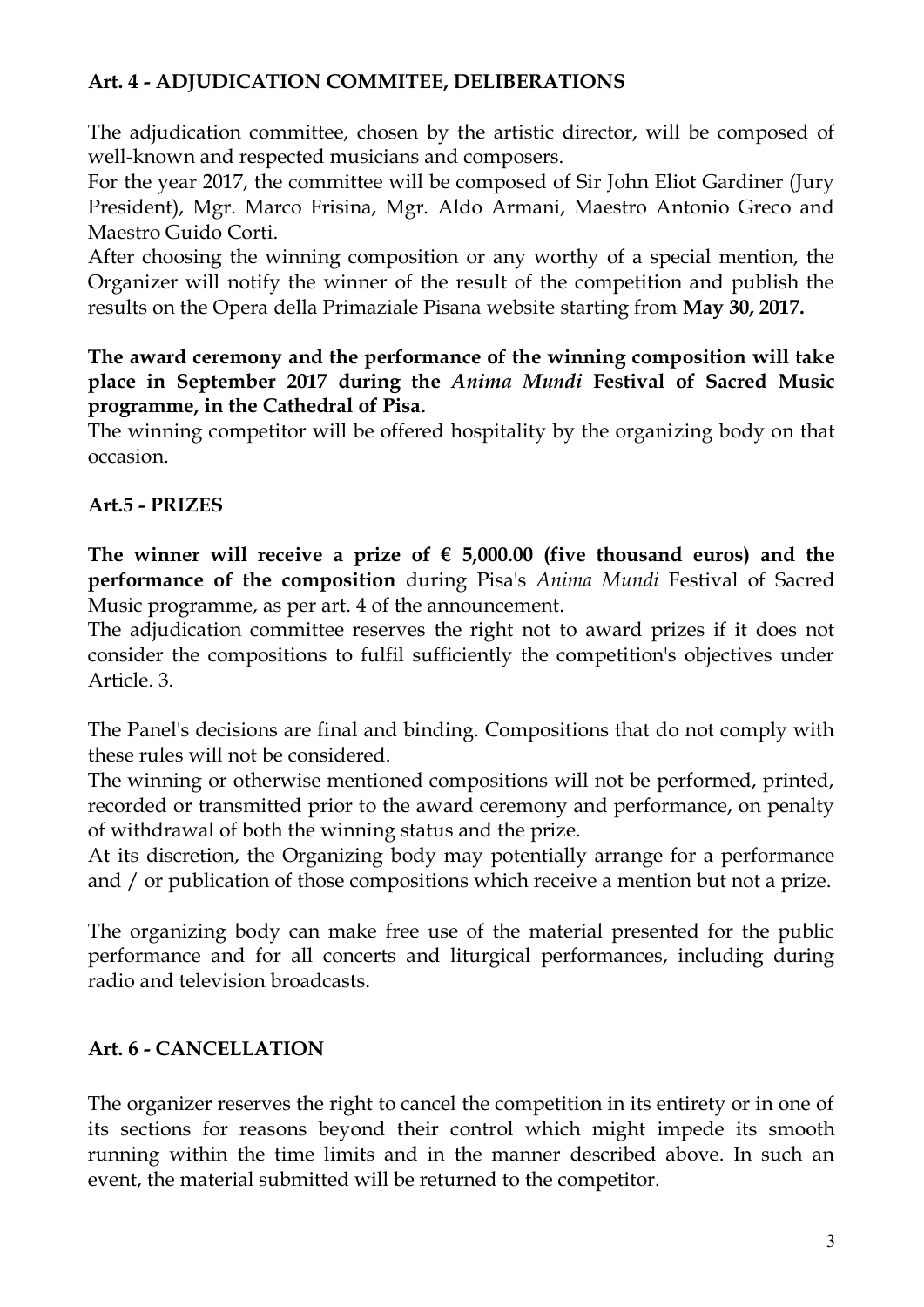### **Art. 7 - FINAL PROVISIONS**

It will be the responsibility of the composer to register the work with the Italian Society of Composers (SIAE etc.). Any dispute will be settled by the court of Pisa and be ruled in accordance with the original Italian language text of the competition. Although not expressly provided for in the following competition announcement, the provisions of the Civil Code and the laws relevant to this subject will apply.

This announcement and the application form are available at www.opapisa.it

SEGRETERIA DEL CONCORSO (COMPETITION ADMINISTRATIVE OFFICE) "Concorso di Composizione Sacra Anima Mundi" Opera della Primaziale Pisana Piazza Arcivescovado n. 1 56126 Pisa tel. +39 050 835011/12 animamundi@opapisa.it